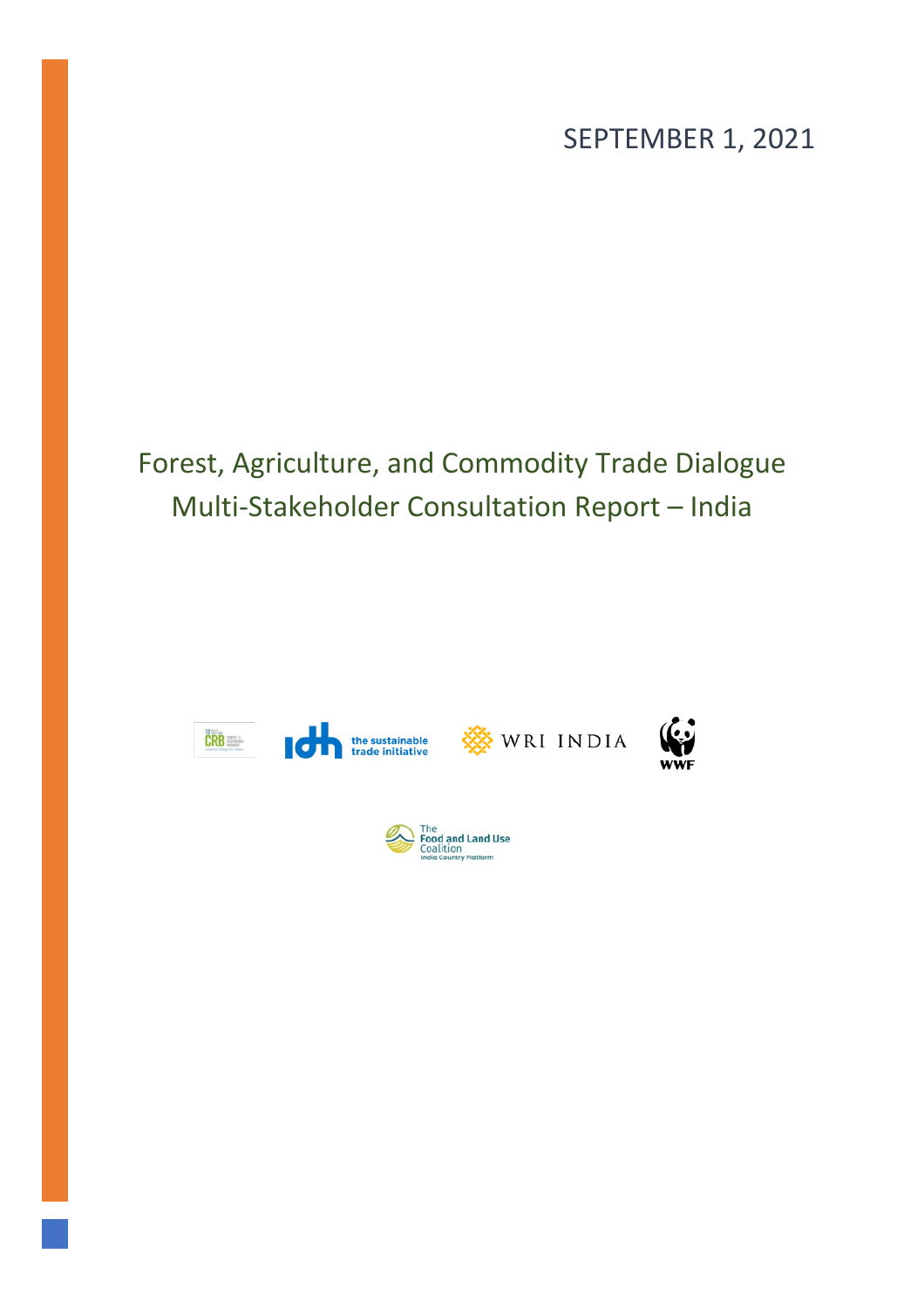







The document is the outcome of the FACT Multi-Stakeholder consultation carried out in India with minor enrichment from the research carried out by the organising team. The authors of the report are listed below in alphabetic order.

- Ms. Bhavya Sharma Centre for Responsible Business
- Ms. Devisha Poddar FOLU India
- Dr. Jayahari KM FOLU India
- Ms. Karishma Vohra WWF India
- Ms. Neha Simlai IDH The Sustainable Trade Initiative
- Mr. Rijit Sengupta Centre for Responsible Business
- Dr. Ruchika Singh World Resources Institute India
- Ms. Sneha Maheshwari IDH The Sustainable Trade Initiative
- Mr. Sony R K FOLU India
- Mr. Tanmoy Chatterjee World Resources Institute India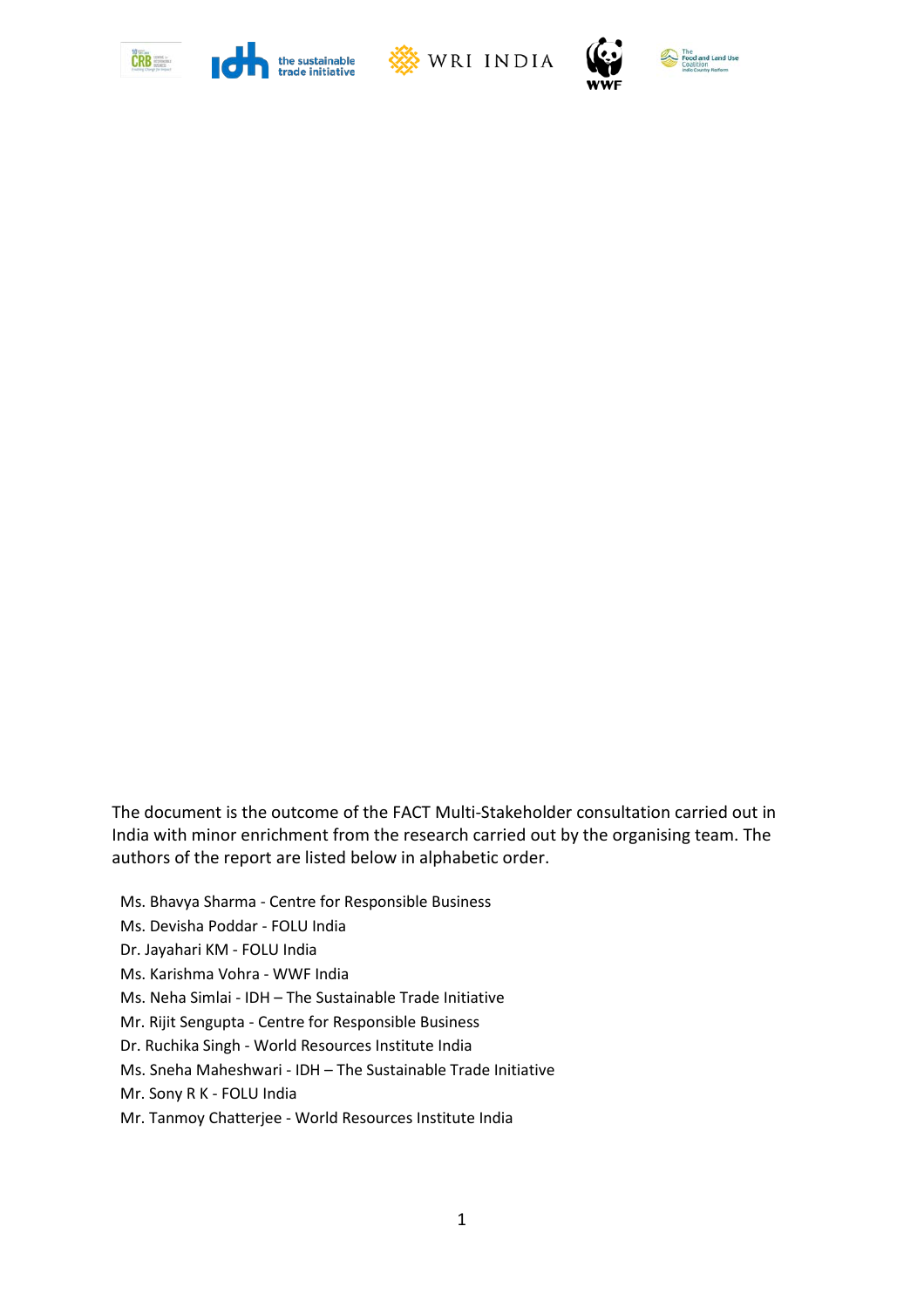







 $\mathbf \Omega$ ۷Ŵ

# Table of Contents

<span id="page-2-0"></span>

| Background                                     | З  |
|------------------------------------------------|----|
| FACT Multi-Stakeholder Consultation in India   | 4  |
| Structure of the FACT-MS Track India Deep Dive | 5  |
| Multi-stakeholder Discussion                   | 6  |
| <b>Concluding Points</b>                       | 16 |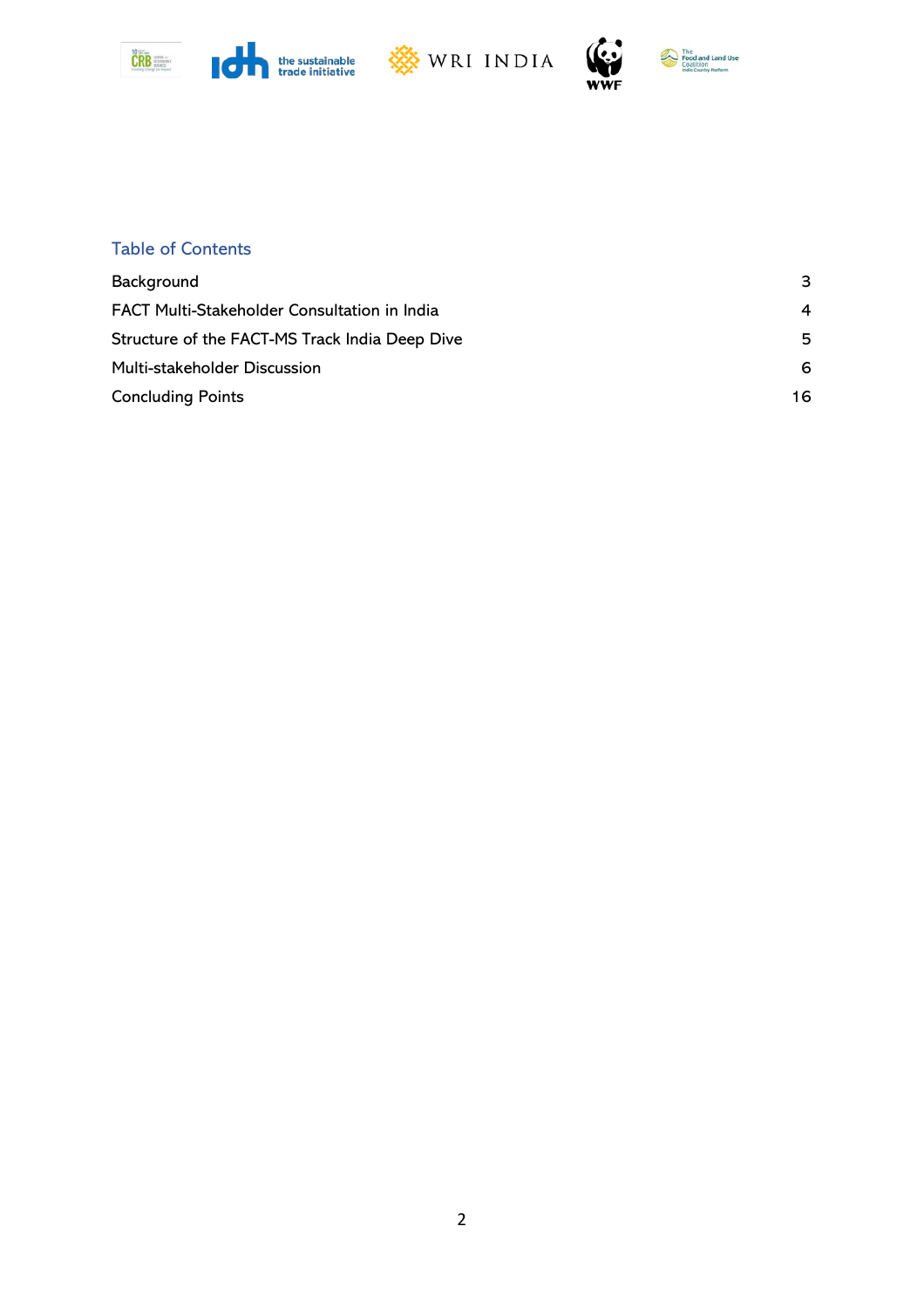







## **Background**

The FACT (Forest, Agriculture and Commodity Trade) Dialogues are an initiative launched by COP26 Presidency to accelerate the transition towards more sustainable land use practices in a way that opens up new investment opportunities for jobs and livelihoods for people dependent on forests and agriculture, and to ensure that the economies which have a sustainable relationship with forests are the ones that thrive and grow.

The FACT Dialogues aim to agree on principles for collaborative action, a shared roadmap on sustainable land use and international trade, and to take action now to protect forests while promoting development and trade.

The FACT Dialogues are conceptualised as a government-to-government dialogue, supported by wider multi-stakeholder consultations. The Multi-Stakeholder Track (MS Track) dialogue is the central pillar to achieve ambitious and transformative government-to-government principles, roadmaps, and commitments. To feed into the agenda of the government-to-government dialogue, MS Track Deep-Dive Dialogues are conducted in selected countries through which a wide range of stakeholders gather and generate country-specific recommendations towards achieving the broader FACT Dialogue Objectives. As requested by the MS Track dialogue organisers, FOLU India country platform has joined hands with Centre for Responsible Business (CRB), IDH-The Sustainable Trade Initiative in India, World Wide Fund for Nature India (WWF India) and World Resources Institute India (WRI India) to form a coalition to conduct the MS Track Deep Dive dialogue in India with wide range of stakeholders.

The main objective for organising these deep dives is to understand better what key stakeholders think governments could negotiate. The Global themes for the deep dives are:

- a. Aligning **Trade Policy with Sustainable Land use and Commodities**: Aligning the development, implementation, and enforcement of policies across the global market for agricultural commodities with the aim to balance the expansion of trade and market development on the one hand with the imperative for sustainable land use and investment in sustainably produced commodities.
- b. Integrating **Smallholder Farmers and Forest-dependent Populations' Interests:** Increase the involvement of smallholder farmers and forest-dependent population especially women, other traditional forest dwellers within the agricultural commodity supply chains, including identifying policy measures to support their integration in markets, developing their capacity, facilitating access to finance, and supporting their role in sustainable land and forest management and conservation.
- c. **Transparency and Traceability**: Create enabling environments and systems that support transparency and traceability for decision-making throughout the supply chain through information collection, monitoring, and disclosure.
- <span id="page-3-0"></span>d. **Research, Development, and Innovation:** Expand our research, development, and innovation efforts to support and scale up productivity improvements within agricultural commodity systems to reduce expansion into terrestrial ecosystems.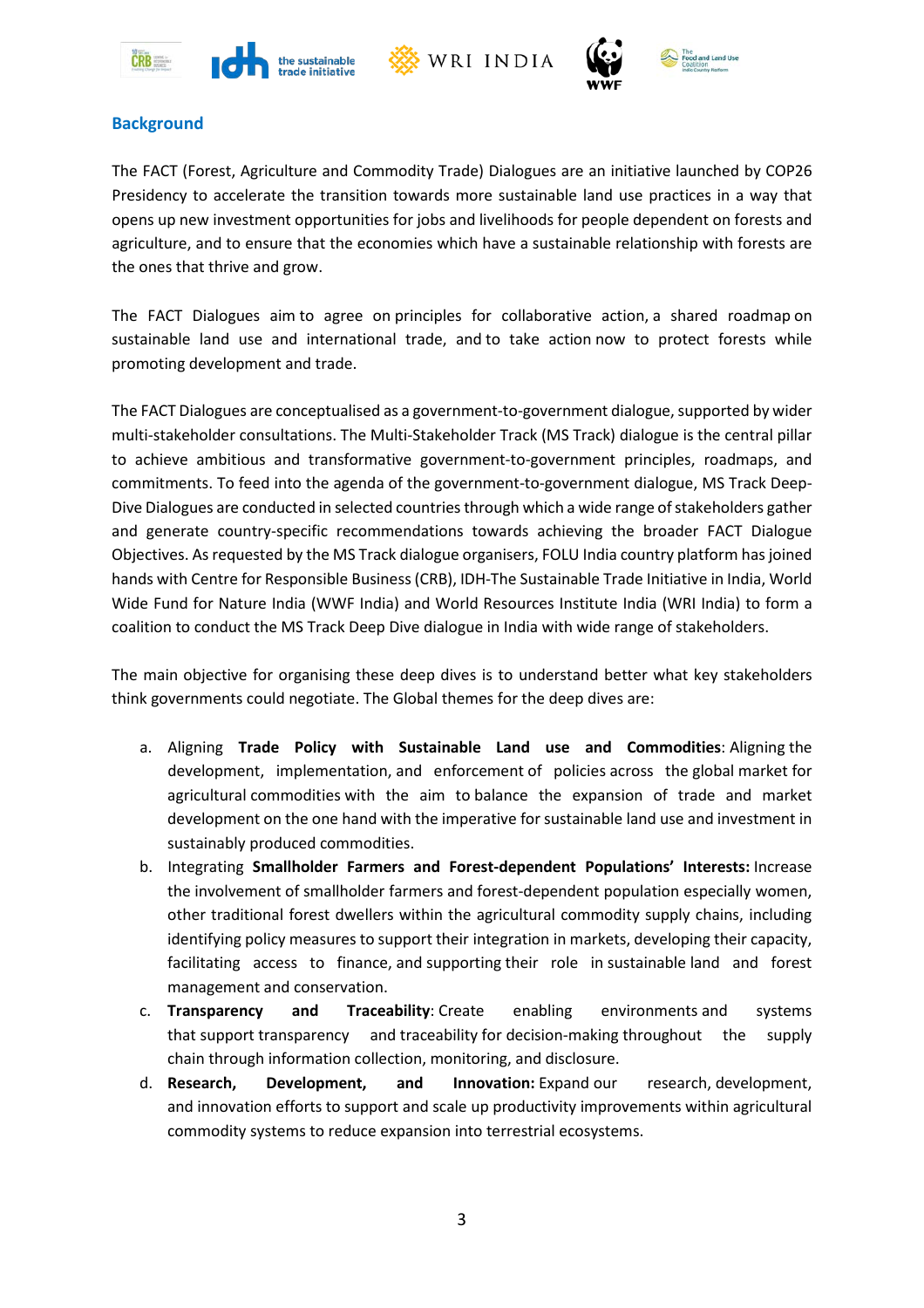







## **FACT Multi-Stakeholder Consultation in India**

India is a major import and export location in the global economy. India and other emerging importers like China and emerging producer-consumers like Brazil and Indonesia together account for approximately 40% of global demand for deforestation-linked commodities such as soy, beef, palm oil, and timber products. The share of these countries in the global market is set to increase further by 2025. Considering the current population growth rate and the resulting increase in consumption, by 2025, India is predicted to be the second-largest consumer market in the world, after China.<sup>[1](#page-4-0)</sup> Between 2000 and 2016, India increased its share in global imports from 0.7% to 1.9%, making it one of the ten biggest importers of the world. $^2$  $^2$ 

With India emerging as one of the top importers globally, it also attracts international companies given the various enabling conditions existing in the country. Availability of natural resources, low production costs, and a large, skilled workforce make the Indian market attractive to global companies. According to the latest World Bank ranking on ease of doing business, India moved up 14 places - from 77<sup>th</sup> position in 2018 to 6[3](#page-4-2)<sup>rd</sup> position in May 2019 out of 190 nations.  $^3$ 

However, greater business opportunities come with increased pressure on businesses to improve their social and environmental performance. Globally, awareness about human rights and environmental issues associated with businesses and their supply chains is growing. Stakeholders, including governments, consumers, and investors, expect businesses to operate in an environmentally sustainable manner. This focus on environmental sustainability in businesses ranges from their supply chain networks to entire operations. The Government of India responded to this emerging focus on responsible business by introducing the National Guidelines on Responsible Business Conduct and the upcoming National Action Plan on Business and Human Rights.

The Indian government also responded to deforestation and sustainability issues by importing deforestation-linked commodities by encouraging domestic production of heavily imported commodities (e.g., palm oil) and reducing exports of all edible oils. To shift the demand away from unsustainably produced palm oil in partner countries, the government increased imports duties, initially on processed palm oil and then on crude. However, India's biggest trade partner countries for palm oil - Malaysia and Indonesia responded by eliminating export tariffs. This, along with lower global prices, pushed Indian importers of palm oil to reach record levels of imports. Due to the highly pricesensitive nature of Indian markets, the importers and consumers are less inclined towards more sustainable supply chains of deforestation-linked communities if it results in higher costs. [4](#page-4-3)

Considering the nature of the Indian market and the fact that it is an emerging economy in terms of global agriculture production, engagement between government and companies in global supply

<span id="page-4-0"></span><sup>1</sup> World Economic Forum. (2018). *Greening commodity supply chains in emerging markets: challenges & opportunities*.

<span id="page-4-1"></span><sup>2</sup> FAO. (2018). *The State of Agricultural Commodity Markets 2018. Agricultural trade, climate change and food security. Rome.*

<span id="page-4-3"></span><span id="page-4-2"></span><sup>3</sup> CESD, & Sedex. (2020). *Integrating Sustainability into Indian Supply Chains*. 4 World Economic Forum. (2017). *Commodities and Forests Agenda 2020: Ten priorities to remove tropical deforestation from commodity supply chains*.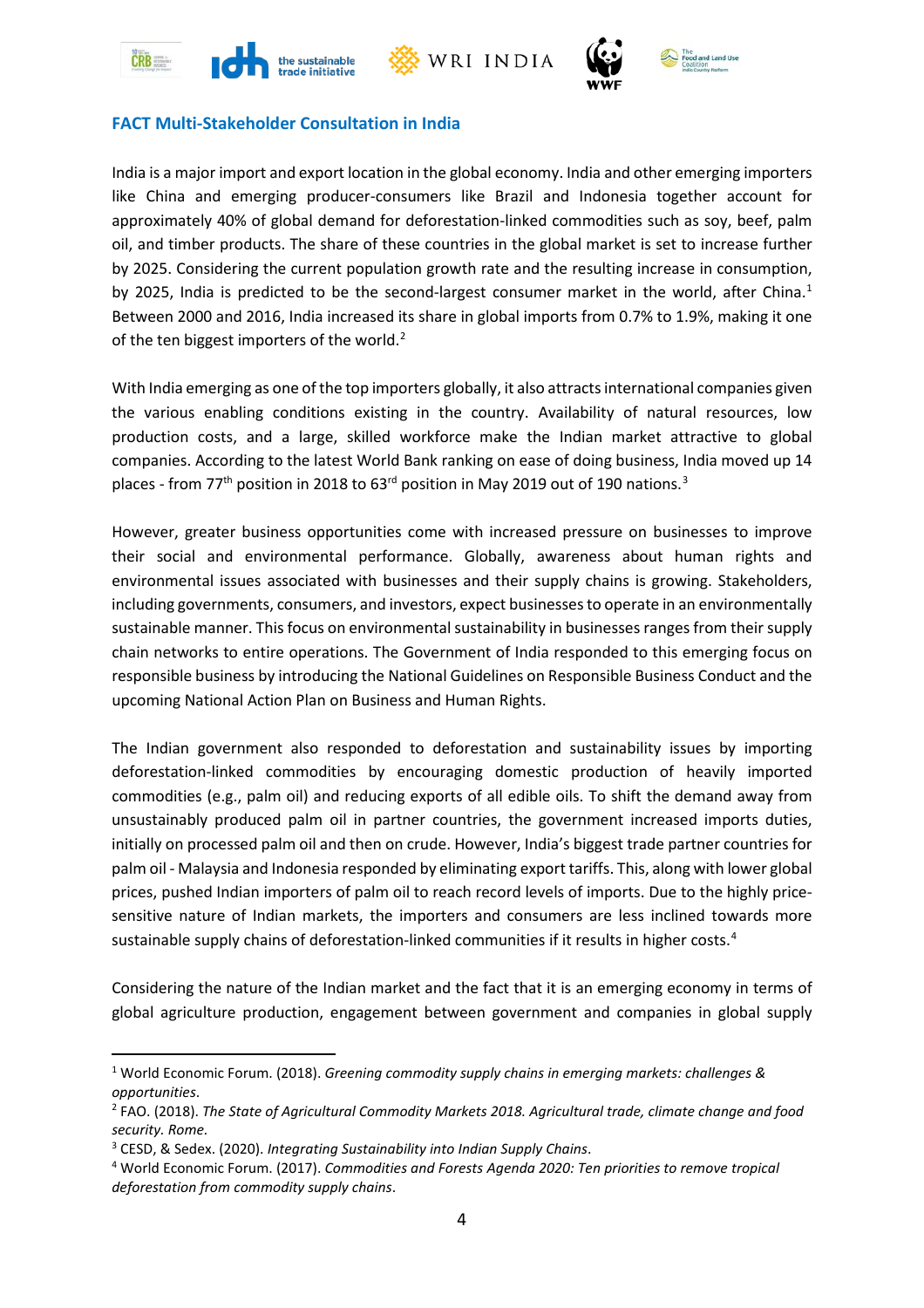







chain efforts is essential. While India has already initiated efforts to ensure sustainability of its global trade supply chains, it is vital to continue engaging in the right direction through collaboration with governments of partner countries, business groups, and other stakeholders. Historically, India has a track record of proactive involvement in global conservation agendas, which is evident through its various international commitments. In this background, the objectives of the MS Track Deep Dive Dialogue in India have been decided as follows:

- a) To identify India's position and potential as a steward promoting sustainable and responsible international supply chains, especially – in the Global South, by setting an example, by pushing the agenda in international forums (e.g., G7, G20).
- b) To identify the potential for India to set examples for balancing between domestic and distant sustainability issues as a consumer country
- c) To address issues regarding intensifying domestic production and addressing policy and other gaps in strengthening the export supply chains as more sustainable ones as a producer country.

# <span id="page-5-0"></span>**Structure of the FACT-MS Track India Deep Dive**

The dialogue adopted a 'footprint-based approach' to address issues from a consumer and producer viewpoint to come up with core recommendations broken down to commodity level. To address the major dimensions related to FACT, the dialogue was carried out as consultations under the following three tracks:

- a) Aligning Trade Policy with Sustainable Land use and Commodities
- b) Integrating Smallholder Farmers and Forest-dependent Population's Interest
- c) Transparency and Traceability

Instead of targeting environmental neutrality in businesses, the dialogue identified and highlighted the need to proactively work on an environmentally positive trade. The dialogue also discussed the enabling conditions, gaps in policy and governance scenarios, successful examples and initiatives, potential and synergies, and brought out the potential incentive structures. The dialogue also identified the means of creating a locally suitable business environment, considering the impacts and challenges in terms of what is presently working and what needs to be done.

<span id="page-5-1"></span>Separate discussions were carried out for each track with the relevant experts in each field. Since these tracks are interconnected, the dialogue allocated enough time to discuss the recommendations developed under each track and merged them under the three objectives.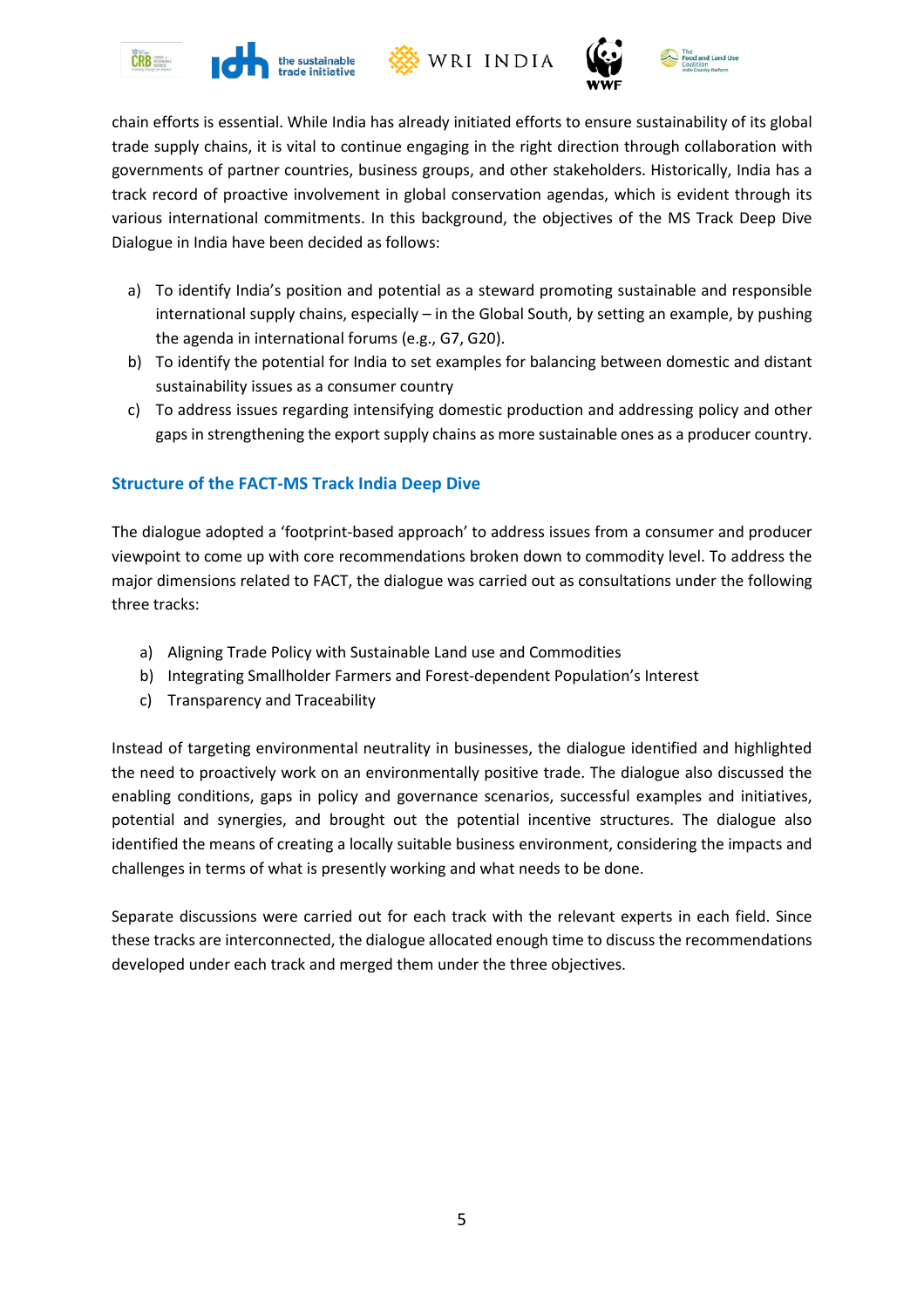





## **Multi-stakeholder Discussion**

The FACT dialogue multi-stakeholder consultation in India was conducted on the 13<sup>th</sup> of July 2021 as an online event. A total of 43 stakeholders with various backgrounds and expertise joined the meeting. The participants were grouped under three tracks, and they were allotted separate breakout rooms for a detailed discussion on each aspect, post which the outcome of the discussion was presented in the plenary session to come up with a final set of suggestions and recommendations to advance environmental sustainability in the global commodity value chain.

The following sections elaborate on each track and the major points that emerged during the discussion in each session.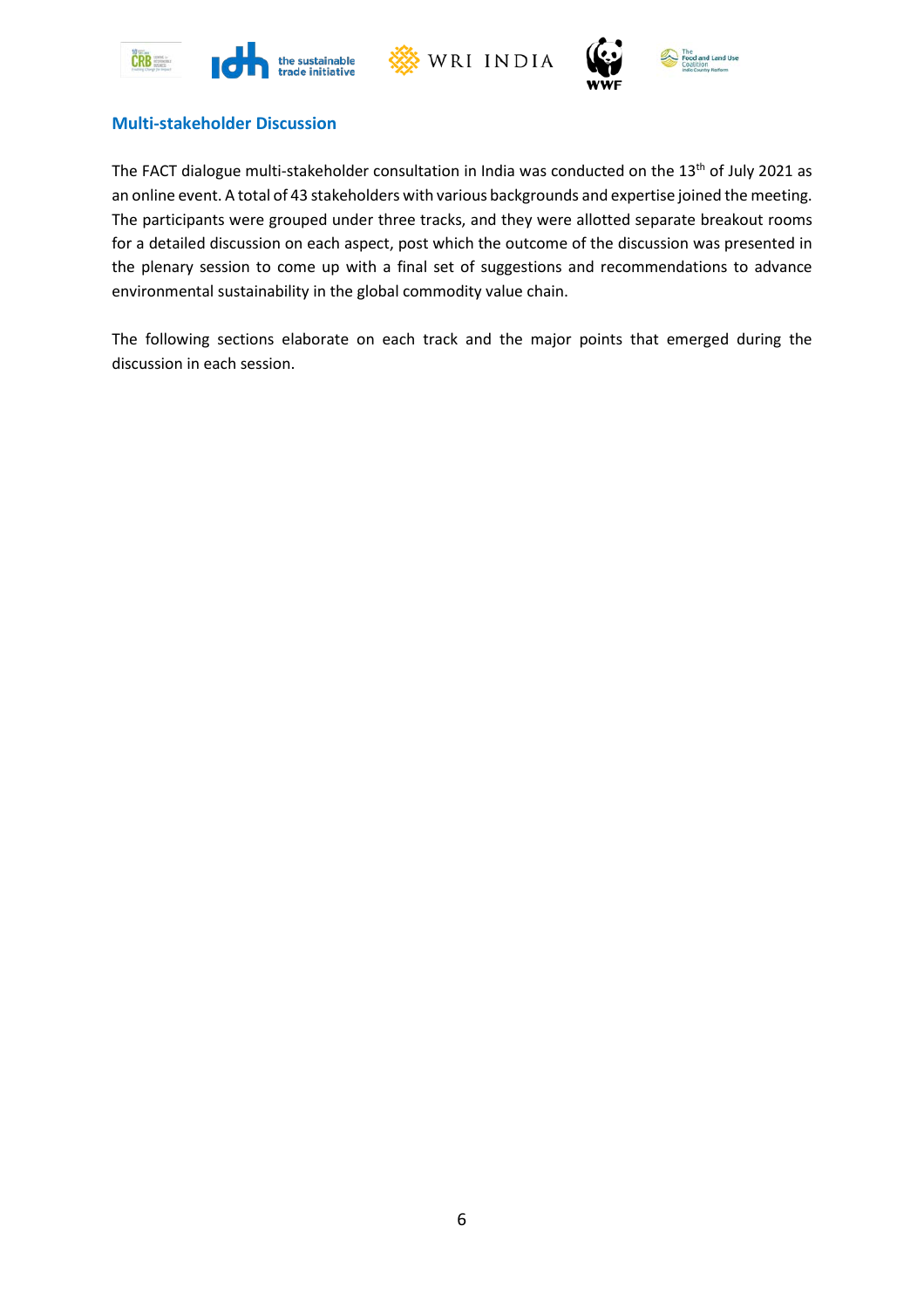







## **Aligning Trade Policy with Sustainable Land use and Commodities**

Stronger trade relations that encourage and increase sustainability (both environmental and economic) are necessary today as producer countries also set a nature-positive agenda to improve farmers livelihoods and responsible sourcing practices. At this stage, key international commodity supply chains across the global markets are linked closely to deforestation-related environmental impacts in the producer countries. This is especially true in the Global South across the developing countries of Latin America, West Africa, and Southeast Asia. Production and trade in these regions and markets remain focussed on price and availability rather than sustainability ambitions or voluntary standards. Therefore, sustainability issues remain absent from international trade negotiations. One case in point has always been the production, trade, and market for edible oils – chiefly palm oil and soya, among other commodities. The selection and prioritisation of edible oil commodities for import by India and the destinations are precisely price-driven, so as a country of 1.37 billion, India continues to import large volumes (over 10 million metric tonnes) of palm oil and soya oil from deforestation hubs like Indonesia and Malaysia.

India remains central to global trade as both a large importer as well as an exporter. Both the domestic policies on demand-side management and the production of commodities shape the dialogue on sustainability not just within India but also across global markets and production hubs. Trade review in India in the near future can ideally start to consider which commodities are heavily exported and imported and how import policies with regard to the sustainability of commodity production in the source countries will help India further its commitments to the Sustainable Development Goals (SDGs).

Indian agriculture in the last several decades has been mostly associated with land conversion and not so much with domestic deforestation. Within this context, India's policies on sustainability in domestic production of high-volume export commodities are relatively set. At this stage, Indian agriculture has not resulted in large-scale deforestation. Our domestic (often state-specific) forest protection policies are considered robust and highly effective, except for regions in the north-eastern forests where encroachment and diversion have been observed regularly. However, some of the high-volume imports to India – palm oil, soya, rubber, and timber- continue to be associated with deforestation in the source countries. How India then sets and steers the global nature-positive agenda needs to be shaped at this crucial juncture in time.

There is a need for India to develop regional stewardship for responsible sourcing and trade coupled with collective global effort to address the global impacts of rainforest and peatland destruction. With the volume of global trade shaped by Indian demand and supply, the group identified domestic policy level options for reducing these impacts. In some cases, this is being achieved by attaining selfsustainability (and import substitution) in terms of production of key commodities. In contrast, in other cases, it will require India to make stronger demands for traceability and sustainability from production geographies of the imported goods, or otherwise to reduce the consumption.

The group deliberated on the merits, time, and agency that India hosts in taking leadership in developing Global South trade standards, nature-positive agenda setting, and how to build these to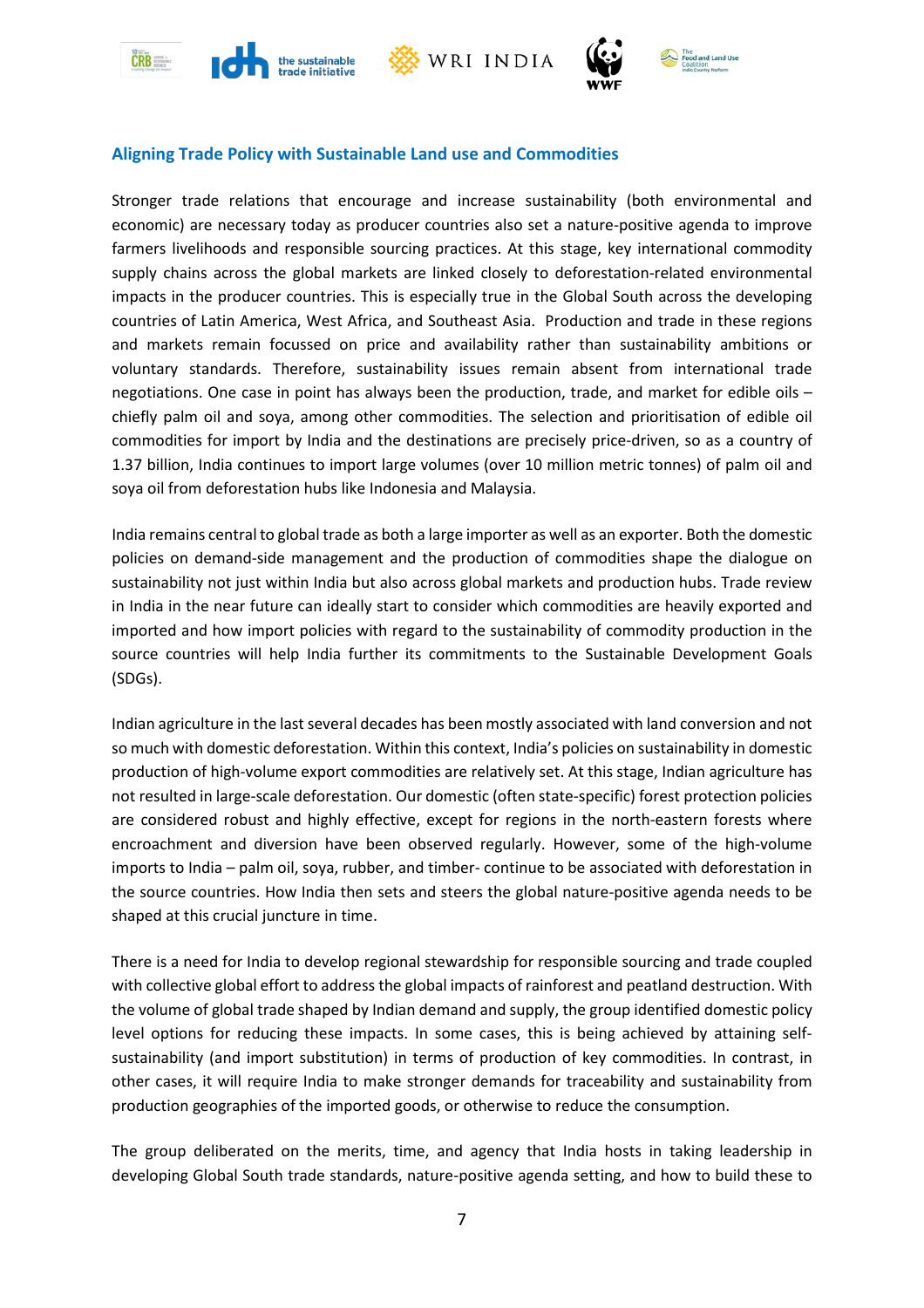







address environmental and social protection in contexts where it is most required. At this stage, India and other large markets will need to work together with producer and consumer countries towards bringing these elements into the international trade-related discussions. Along with this, India must ensure that trade partners are brought into multilateral discussion forums like the Association of Southeast Asian Nations (ASEAN) and Free Trade Agreements (FTA). Ensuring the sustainability associated with production and value addition of commodities in international trade is ultimately the responsibility of the producer countries – especially deforestation hotspots. Producer countries will need to recognise environmental issues associated with degraded forests, destruction of peatlands, loss of biodiversity, and depleting soil and water quality. In these countries, large consumers like India can demand responsible sourcing, which will ensure the sustainability of production.

There is a need to work on responsible trade of high deforestation-linked commodities between consuming and producing countries, specifically rethinking FTAs around the ASEAN discussions. India has an important role to play in South-South regional stewardship. The discussions of the group posit that collective responsibility needs to be taken and steered to ensure such policies are developed and implemented by the producer countries. Being one of the largest importer countries, India can push this agenda in the global forums - especially in the Global South to build a shared vision and potentially sustainability certification. Since India's relationship with Malaysia and Indonesia is predominantly around the import of palm oil, first efforts can be made in that value chain.

## Market Action and Policy Engagement

In addressing the issues of sustainability in India, the government and the private sector and market action can play a critical role. Companies involved in commodity imports and export can help in ensuring sustainable production by demanding traceability and building value chains with a thrust on responsible sourcing. Strengthening existing standards and certification that guarantee sustainable production along with increasing the uptake of these standards in key markets will need to take centre stage. This can also be built as a thought leadership to better support the narrative and the Government of India. Later, the Government of India can also look to put in place mandatory measures for all the goods and commodities to ensure that India is at the global standard for sustainability. India has already set one example for this with TRUSTEA<sup>[5](#page-8-0)</sup>, the Indian sustainability tea standard developed by IDH. TRUSTEA not only ensures environmental sustainability but also covers issues of human rights, equity, and inclusion.

As India expands the idea of certification to other commodities, it is also now poised well to demand sustainability as a fundamental requirement to qualify commodities for trade from countries. Stronger standards like Roundtable on Sustainable Palm Oil (RSPO) for palm oil can be critical levers in achieving these goals across multiple countries. While taking this initiative, careful planning and agenda setting across multilateral forums are important. Mapping the international commodity supply chains with volume and available sustainability levels of production will be a fundamental requirement to plan this agenda based on the forum and member states.

<span id="page-8-0"></span><sup>5</sup> https://trustea.org/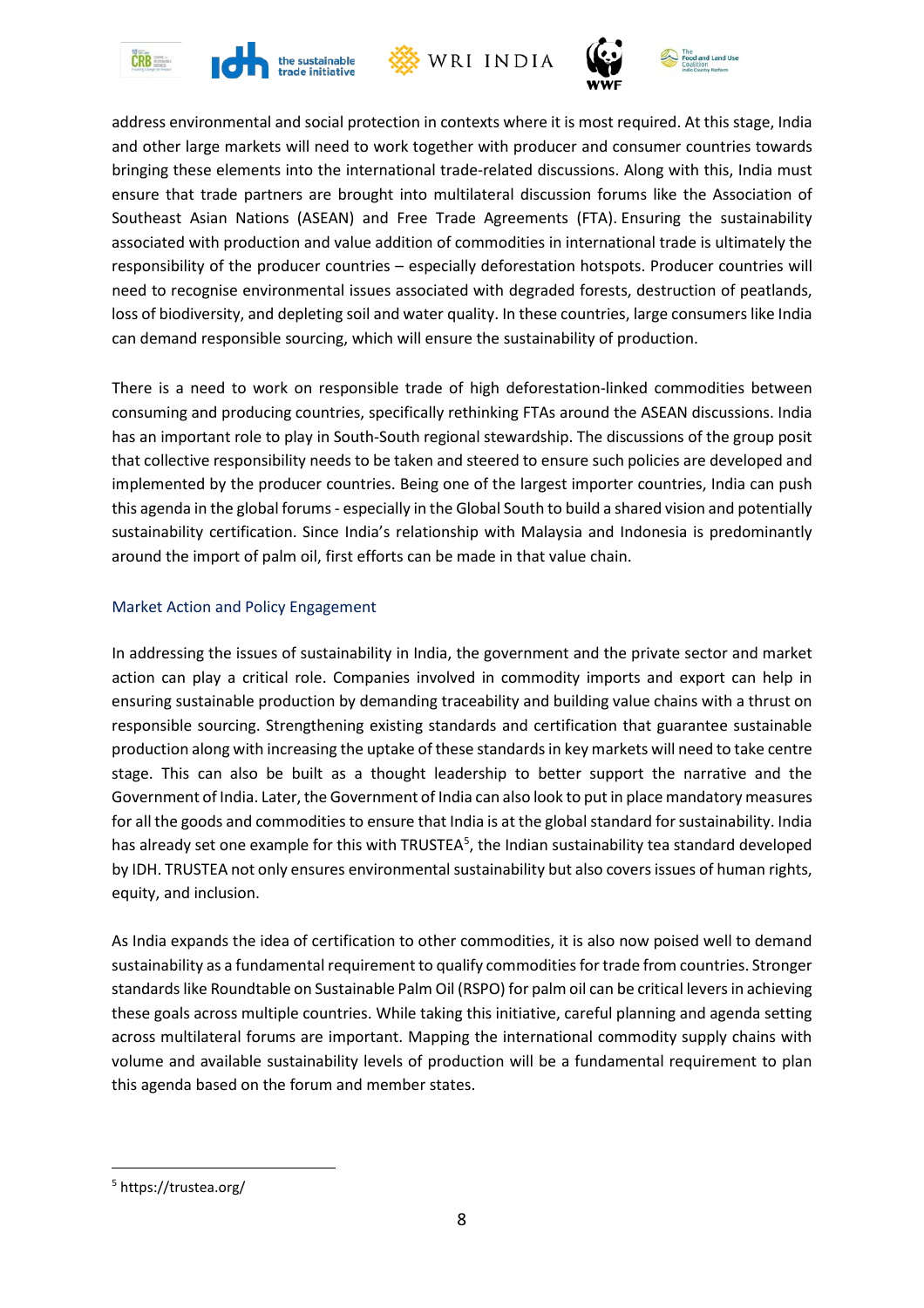







There is a further need for careful prioritisation for intensifying demand, balancing domestic production and also the Indian market for key commodities like palm oil, timber, soy and rubber. Since most of these commodities are known drivers of global deforestation, reducing the demand which may be a knee jerk measure given the lack of alternatives to these commodities and population expansion. In addition, nutrition access and security for the poor have always been a driver on the increase in the import of palm oil in India. So the idea would not be to move away from palm oil but simply to start demanding sustainable palm oil in our imports. Per capita consumption of all these four commodities is on constant increase in the country. Considering the development demands of the country, the economy of which is growing much faster along with its population, the demands are expected to increase as over time.

In this background, attaining sustainability in the production of commodities is extremely important. Historically the policy taken by the country is to prioritise attainment of self-sufficiency in the production of cereals and pulses and import commodities like palm oil. The country has achieved sustainability of production of cereals; however, there is now an increased emphasis on selfsustainability in case of pulses production. With this background, considering the population of citizens dependent on pulses as the primary protein source, the question is whether oilseeds or pulses need to be prioritised given the land availability and other conditions. Further, even as oilseed production intensifies, the viability of the oil palm crop in India is being deliberated due to its high potential for sustainability impact and additional dedicated land needed for cultivation.

#### Agriculture and Domestic Production

As trade and agriculture continue to be driven by profit, as long as the market demand continues and remains profitable, farmers will continue producing whatever possible within the ecological limitations of the region of production. MSP policies in India remain interlinked with offshore deforestation caused by the increase in consumption of edible oils (soy and palm oil) in the country. There has been a thrust recently on diversified production of oilseeds and pulses in different parts of India, especially the Gangetic plains and Eastern India. Cereal production has been at the helm of the agriculture policies related to green revolution, and in order to ensure the increase in pulses and oilseed production, the MSP policies need to be revisited.

India's landmass (available for oilseed cultivation) at this stage is not ready to serve 100% of our domestic demand for edible oil. The group discussed how 3.5 million hectares that is 5% of the total area, is already under wheat. A hectare of cereal generates a sale value of \$1000 at most. A hectare of oilseeds will generate \$2,900 sales value per hectare. The feasibility of subsidising the oilseed production as in case of rice and wheat needs to be also mapped against the average yield of edible oil is 5 MT finished oil per hectare. Based on the estimates during groups discussions, roughly 3 million hectares would be required to grow enough oilseeds to completely replace imports. Given the complexities of the situation, India may choose to concentrate more on intensifying production of pulses than oilseeds at this point and promote the diversification of agriculture. This would be focussed on intensifying oilseeds like groundnut and mustard, the import of which remains economically unviable. The country will in the future also be ready to revisit its MSP policies, expanding it to oilseeds as well to intensify the production. The country can also concentrate on improving enabling conditions such as ensuring the Minimum Residue Levels (MRL) of pesticides in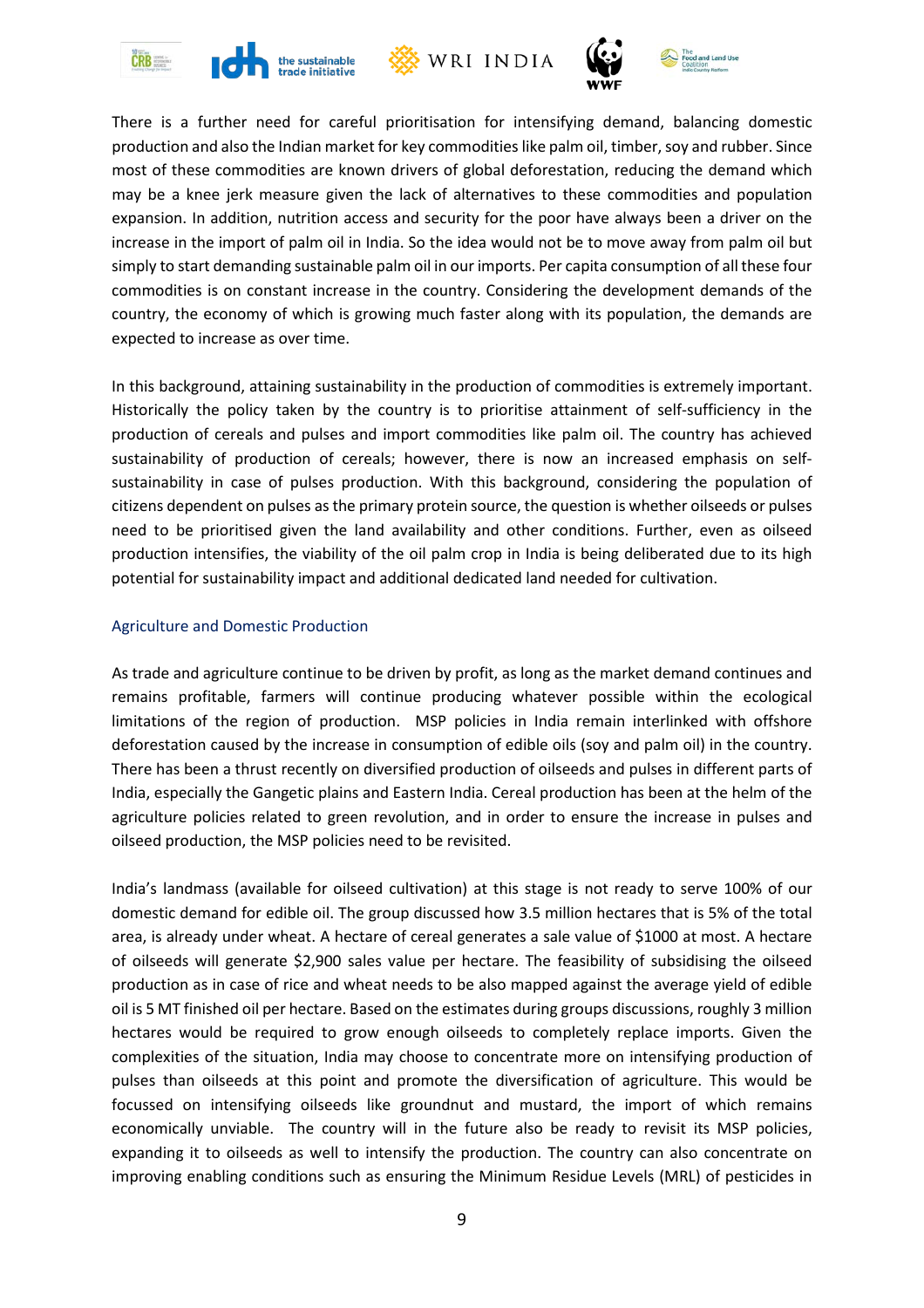







the agriculture commodities, which can double the impact on ensuring safe food and bringing multiple benefits to the commodities produced for export quality.

At a later stage, India can also work to put in place robust sustainability criteria and build a case for responsible sourcing for public procurement. Domestic policies supporting sustainability should also focus on access to nutrition for its large population and, at this stage, steer clear of biofuel production from edible oil. India's top planning agency, the NITI Aayog, has already initiated discussions with the European Union to build this. Another critical commodity, timber, is also a major import and builds a similar case for (1) strengthening of existing certification and (2) intensifying the domestic production. This would effectively reduce the import of unsustainably extracted timber and support the country to attain international commitments like Bonn Challenge and NDC commitments to Paris Agreements. The implementation of agroforestry policies and intensification of the production of timber and pulpwood outside the forest areas are key measures that would help India reduce the timber import to the country.

## Requirement of intensifying corporate initiatives towards just and sustainable agriculture

Across multiple commodity value chains in India, the private sector remains critically linked to agriculture. A part of their work is with existing farmers using available farmland. While the private sector investments in India are not at all a driver of deforestation, the demand from the private sector primarily drives commodity-related (e.g. palm oil) deforestation. The private sector can also support regenerative agriculture and agroforestry to increase tree cover and improve soil health and water quality in agricultural land.

#### Concluding points

- a) India should push this agenda in global forums, especially in Global South for a common agreeable sustainability certification for export from producer countries.
- b) Mapping of the international commodity supply chains connected with India, including the volume and available sustainability levels of production, is inevitable for preparing the agenda to be promoted in different international forums based on the participating countries.
- c) India may concentrate more on intensifying production of pulses than oilseeds in the short run and promote the diversification of agriculture for intensifying the oilseeds like groundnuts, mustard etc.
- d) MSP backed procurement needs to be also provided to oilseeds to ensure the diversification of agriculture and production of oilseeds to attain self-sustainability.
- e) India should enforce sustainability criteria of production in case of public procurement, including Minimum Residue Levels at the export standards for all the commodity production – even for domestic trade.
- f) The country should utilise the areas earmarked for developing palm oil plantations for tree plantations to reduce the import of timber and pulpwood.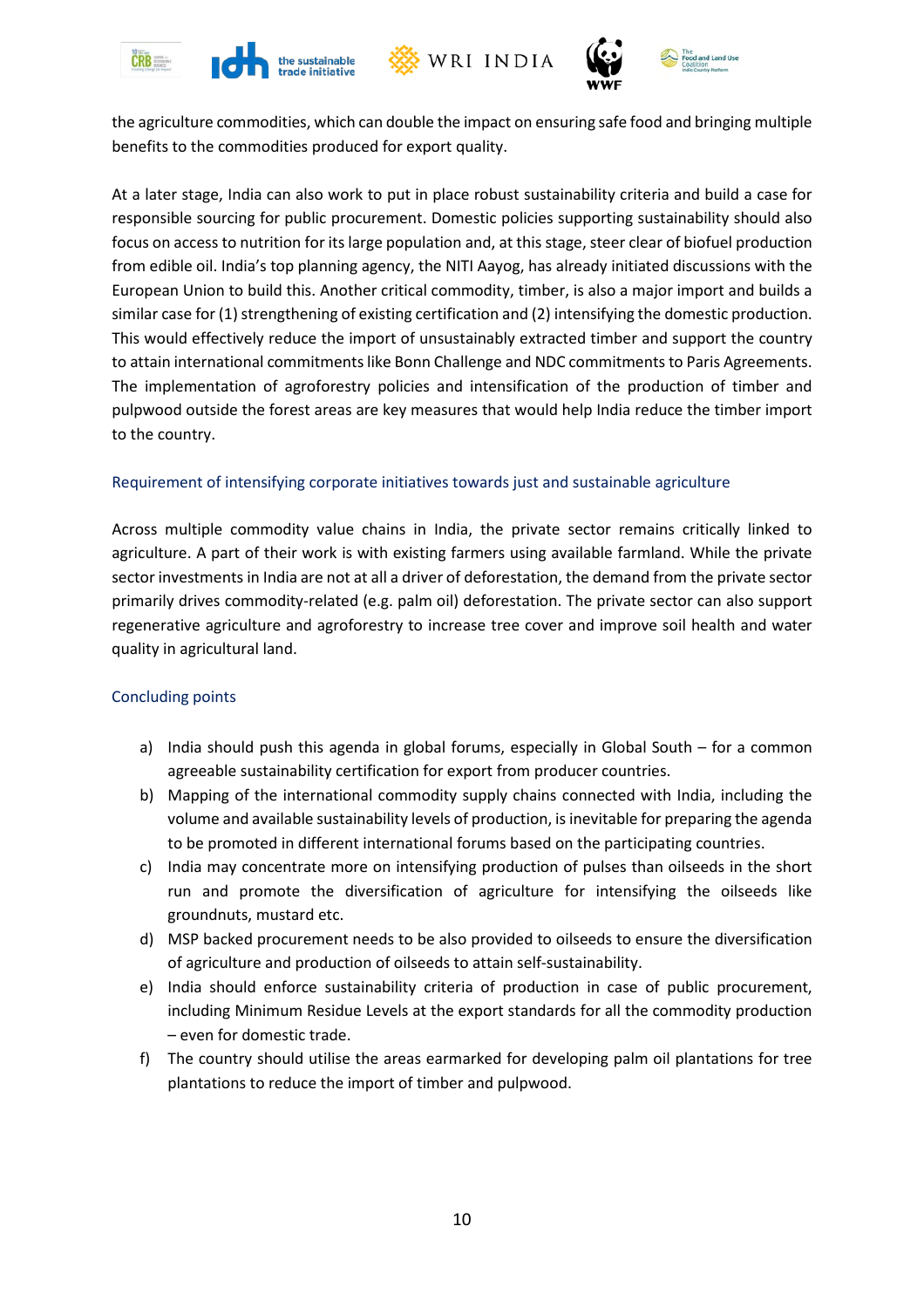







## **Integrating Small-holder Farmers and Forest-dependent Population's Interest**

There are 700 million people dependent on agriculture and forests for their livelihoods, and around 85% of the farmers are small and marginal farmers, owning less than 2 hectares (ha) of land. Presently, most of these farmers suffer from low productivity, poor access to capital, and high transaction cost for accessing information and markets. Though a part of their marketable surplus reaches export market, due to poor traceability systems and lack of disaggregated data, the exact quantification of their participation in international trade is difficult to assess. Given the socio-economic context, focusing on local and regional circular loops and strengthening social and environmental safeguards are key drivers prior to connecting with global markets. Any discussion on integrating farmer and forest-dependent population's interests should be consultative and include their perspectives.

# Fostering a livelihoods-centric approach to agriculture through diversification and reducing forest dependency

Both small landholders and forest-dependent populations face similar challenges. Rather than a commodity-focused approach that is currently the case, a livelihoods-centric diversified approach to agriculture would increase farmer income and reduce the risks and dependency on forests. Good practices such as growing trees outside forest areas, agronomic practices for reducing soil loss as runoff, sustainable agricultural interventions etc., can play an essential role in improving the resilience of the production systems, improving farm income, and conserving natural resources. Additionally, improved livelihoods from sustainable agriculture practices would reduce the forest dependency of the dependent population. Focus on sustainable harvesting of non-timber forest products (NTFP) is vital. There is a need to shift from high-value commodities, whose supply chains do not consider social safeguards and benefits are not flowing to the local community. Unplanned focus on the export markets, which requires critical quantities of one particular forest product to facilitate aggregation, can potentially impact local biodiversity.

# Addressing fragmentation in the forest-related value chains to strengthen the local and regional markets

Small landholders and forest-dependent populations are vulnerable to international price shocks as their coping mechanisms are limited. Strengthening the local supply chains and market and integrating the small producers with the local and regional market would be a prerequisite before the smallholders are exposed to the export market. Local *haat* (market) is the lifeline of these communities, and little investment can make them economically vibrant and an important place for trade. The private sector needs to give special attention to smallholder farmers. Due to high transaction costs, agribusiness companies often prefer to deal with large landholders. Product aggregation through farmer producer organisations for small landholders can set the right direction for accessing distant markets as they will benefit from economies of scale and scope. Building social safeguards is critical with a focus on developing value chains that improve livelihoods and local biodiversity. Crucial to learn from the pitfalls of developing high-value commodity value chains that have been extractive in nature with benefits not flowing to the local community.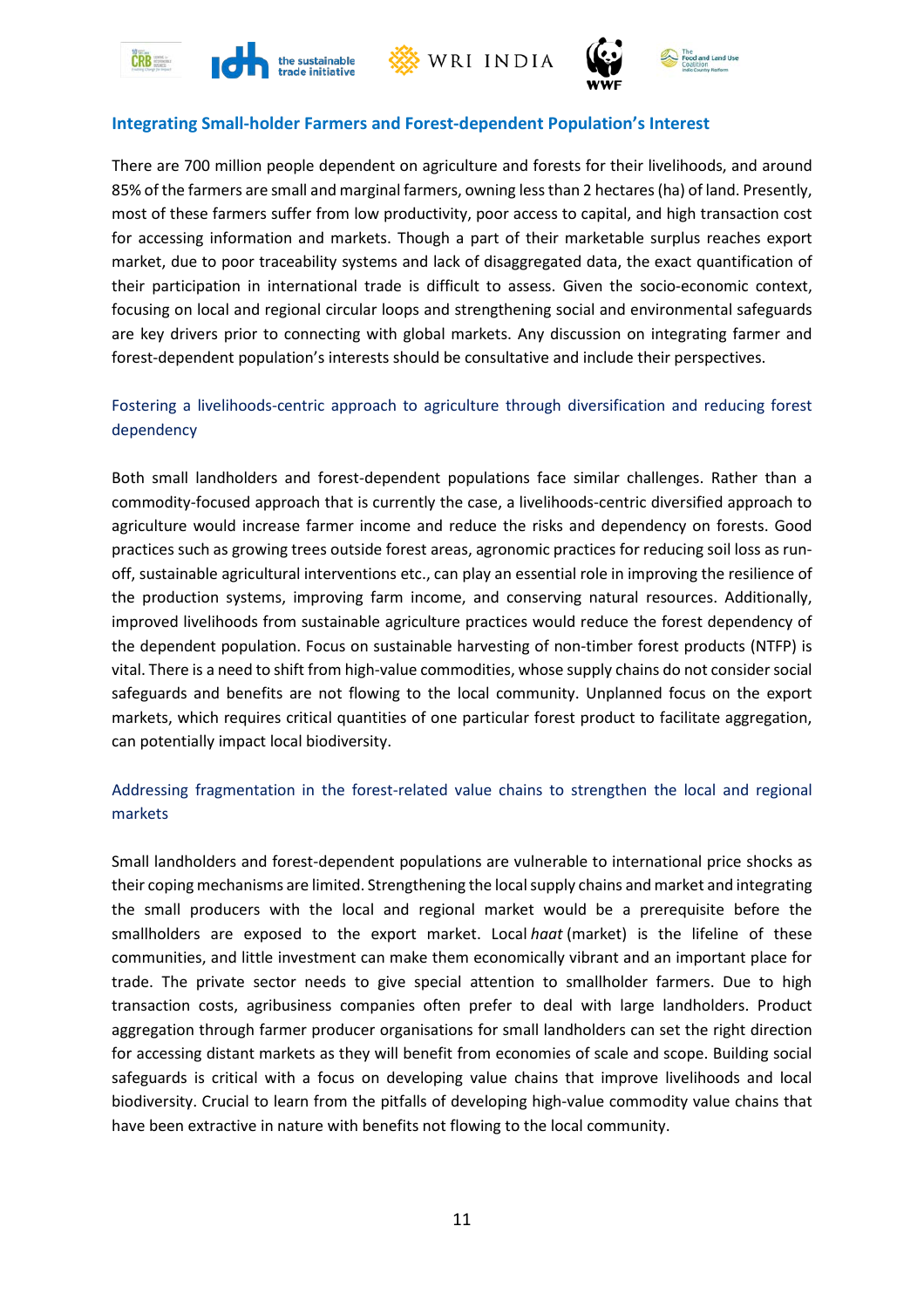







Role of government in safeguarding small landholders and forest dependent populations' interest and appropriate shift in policy incentives is crucial

Protecting and safeguarding the interest of small landholders and the forest-dependent population is crucial. To build regional and local market policy incentives need bolstering considering the seasonality and market aggregation issues. For example, strengthening existing policy incentives like Minimum Support Price for Minor Forest Produce, *Van Dhan Yojana*, and its delivery mechanism is emerging as a critical gap to address. This is crucial to protect people's interests and develop value chains where benefits flow to the local population and enrich biodiversity. Relevant government departments need sensitisation. Through a consultative mechanism, stakeholders need to identify solutions to reduce barriers to developing regional and local markets. Innovative incentive mechanisms can be explored, for instance, payment of ecosystem services as an incentive for the small landholder and forest-dependent population.

## Recognising land rights and resource rights and strengthening governance and institutional mechanisms

There is a need to develop institutional and governance mechanisms to ensure that benefits from local and regional market chains flow to people. For instance, recognising tribal and forest-dependent populations' rights over community forest resources under the Forest Rights Act 200[6](#page-12-0)<sup>6</sup> could facilitate management committees to develop governance rules and harvesting, marketing, etc. Developing safeguards to ensure supply chain development for NTFPs, medicinal plants, etc., are not extractive is critical. Any practice or practice modifications that reduce diversity should be prohibited. The local institutions are bedrock for ensuring sustainability in livelihood interventions, and the decision on the type of land use should be made by the community solely without influences from outside.

## Addressing data and knowledge gaps

There are considerable gaps in knowledge, both local as well as institutional, which are a barrier to developing sustainable value chains that need to be addressed. For instance, unexplored knowledge around medicinal plants or NTFPs or developing sustainable harvesting standards. For unlocking nature-based solutions (NbS) finance, it is crucial to understand and map the biodiversity regions to develop data-driven strategies for ecosystem-based adaption and mitigation strategies like landscape restoration. A lot of these data gaps could be filled through public and private partnerships.

# Leveraging technology to support innovation and entrepreneurship avenues for small landholders and forest-dependent population

Access to technological advances is varied in rural India, especially among the forest-dependent population. Technical solutions like value addition of commodities, better marketing, and packaging are critical to build sustainable value chains and reduce transaction costs. The reach of the forestdependent population to these resources and knowledge is limited. Knowledge-based investment for technology adoption may be necessary, as appropriate considering local conditions to connect the

<span id="page-12-0"></span><sup>6</sup> https://tribal.nic.in/fra.aspx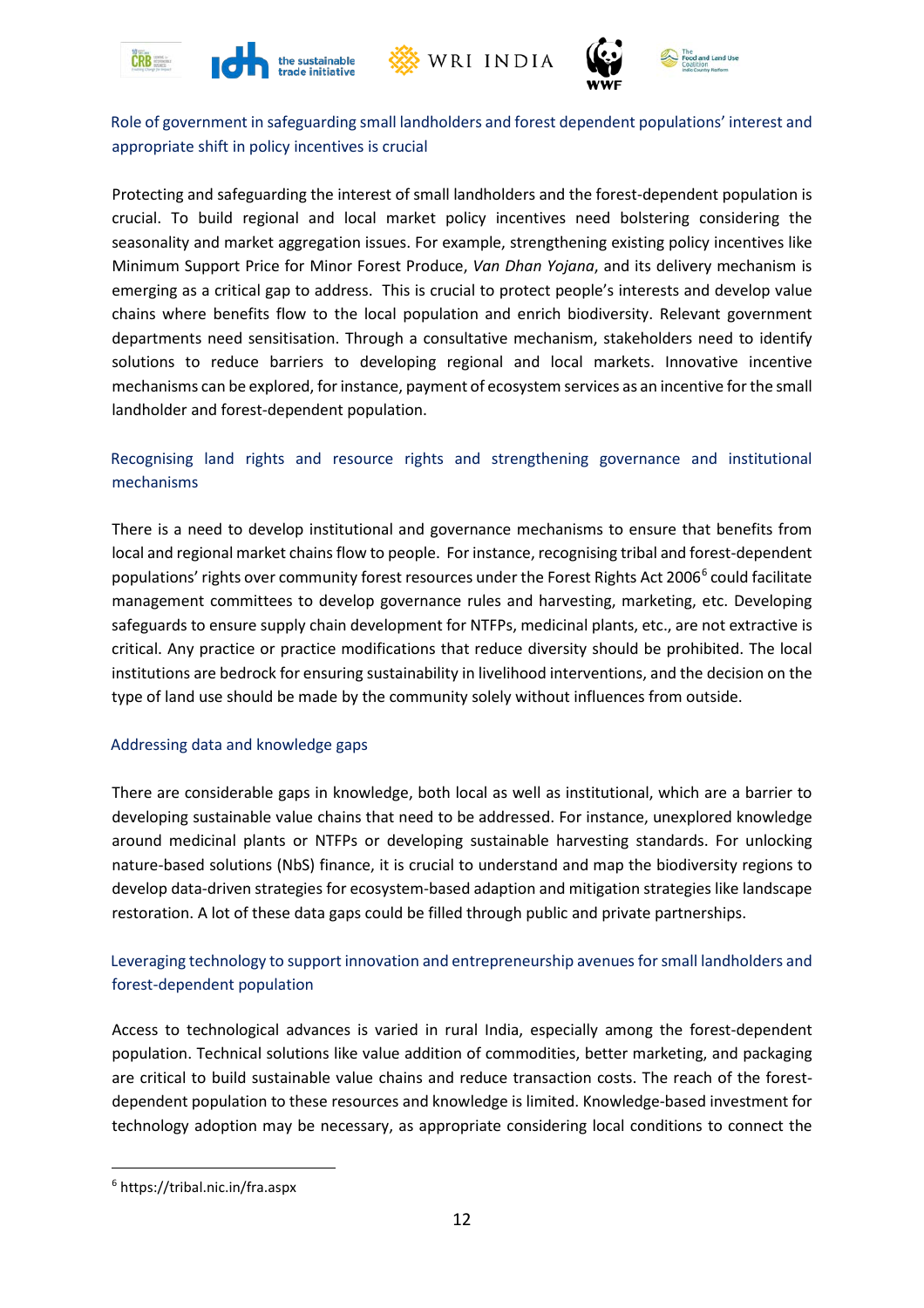







local community to local and regional markets. Technological solutions could also enable more robust monitoring of the richness of biodiversity and other ecosystem services within a landscape.

#### Scope to unlock nature-based solutions finance for adaption and mitigation interventions

There is potential to unlock private finance for NbS and ecosystem-based adaptation by developing a robust evidence base of critical levers to which funding can be deployed. This will enable philanthropies to prioritise investment areas. India is well-positioned to leverage the funding flows for NbS - it can be used as an overarching framework to address the social, economic, and ecological challenges that smallholders and forest-dependent populations face. There is also a need to explore the availability and possibility of private capital and corporate social responsibility (CSR) funds for scaling up good and sustainable agricultural practices, already evidenced through focusing on treebased restoration projects. Potential to develop synergistic models of convergence and blend public and private finance will be crucial to strengthen the uptake of NbS for multiple benefits.

## Concluding points

- a) India needs to strengthen its stance on traceability and nature-positive value chains as it continues to be one of the largest demand markets for key commodities from offshore deforestation hotspots.
- b) India needs to focus on building policy and market incentives to develop a mechanism for promoting sustainable sourcing, production, harvesting, and reducing fragmentation in value chains.
- c) India needs to strengthen the domestic supply chains and ensure its sustainability before policy impetus to strengthen connections between small landholders and international supply chains and export market.
- d) The focus of value chain development needs to be on creating a local and regional market rather than export-oriented with an emphasis on developing an environment and social safeguards and a level playing field for greater uptake of sustainability practices.
- e) The overall focus should be on enhancing livelihoods, landscape restoration, protecting forests, diversification of agriculture rather than a commodity-focused approach.
- f) The role of the government in safeguarding small landholders and forest-dependent population's interests is critical. Stellar laws exist to protect people's interests. Recognising land and resource rights and strengthening governance and institutional mechanisms is vital.
- g) Several data and knowledge gaps require additional research and should be a priority area of investment. Including assessing leveraging technology to support innovation and entrepreneurship avenues for small landholders and forest-dependent population.
- h) There is potential to unlock NbS finance for adaption and mitigation interventions. Special emphasis needs to be on developing synergistic models of convergence and blend public and private finance to strengthen the uptake of NbS for multiple benefits.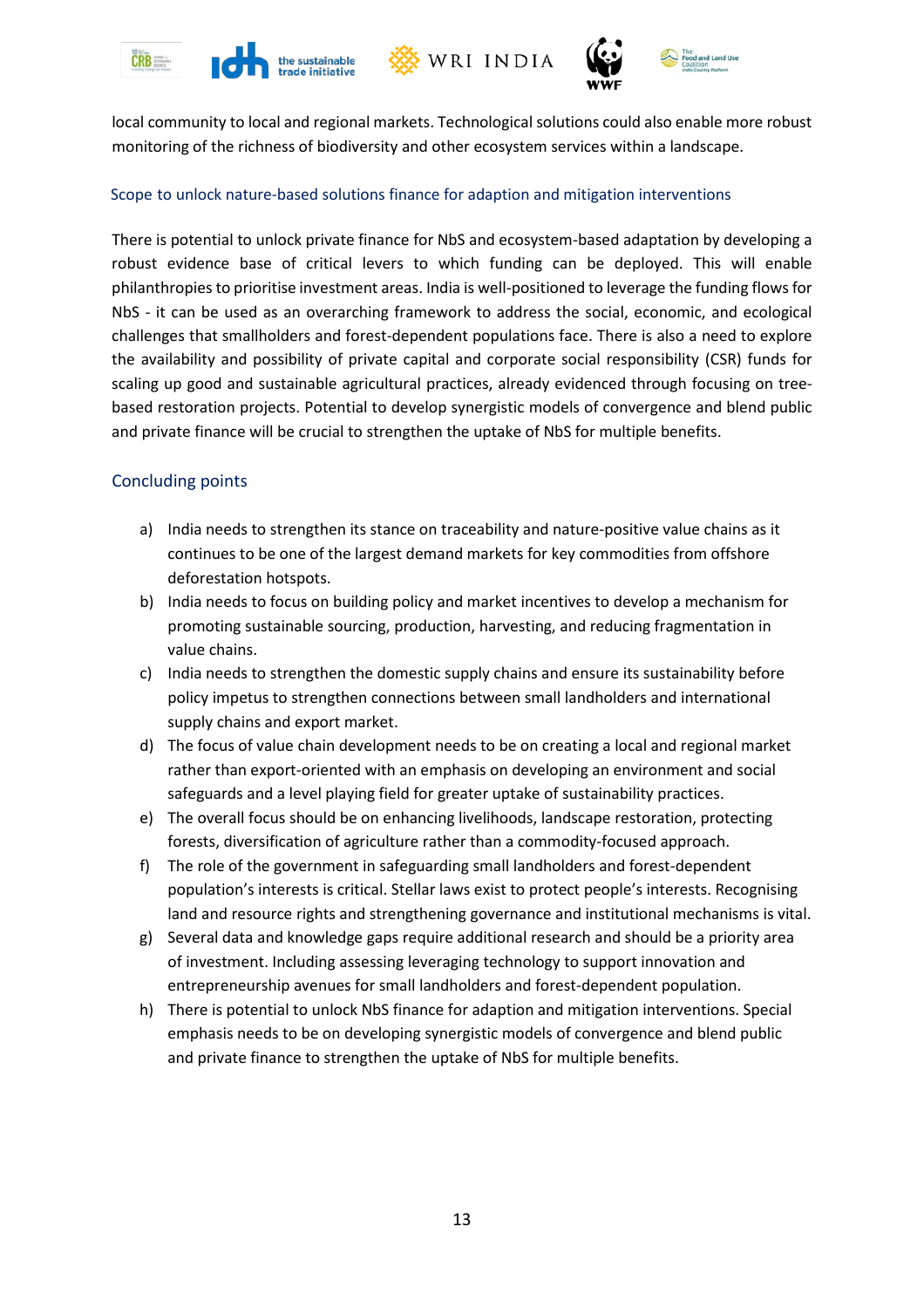





# **Transparency and Traceability**

Transparency and traceability play an important role in ensuring sustainability of global forest and agriculture commodity supply chains. Being one of the largest importers of deforestation-linked commodities, India can and should play a significant role in ensuring the sustainability of production. The discussion on transparency and traceability in the context of India focused on existing scenarios and enabling conditions, gaps and initiatives required and the role of various stakeholders. The following sections present the major points that emerged during the discussion.

#### Generating reliable data- first step towards ensuring transparency and traceability

Availability of reliable data on key aspects of major commodities is a significant tool in ensuring transparency and traceability in the global value chains. Being one of the major importers of deforestation-linked commodities such as oilseeds, rubber, and timber, India must officially join hands with the source countries to generate better data on production and extraction of these commodities to prevent deforestation linked to export market demand. Robust data on various aspects of value chain of these commodities and their impact on forests and communities need to be collected and made publicly available. Along with this, India needs to also work towards collection and availability of adequate data around domestic production or extraction of commodities and the related environmental and social impacts.

At the domestic level, a significant commodity India needs to focus on are the Non-Timber Forest Produces (NTFPs). The country currently lacks sufficient data about the extraction quantities of the NTFPs as well as around sustainability of extraction or collection of the NTFPs by the communities. Considering the geographical and biological diversity of the Indian sub-continent and the heavy reliance of the forest-dwelling communities on NTFPs, an in-depth understanding of the NTFP value chain in different regions of the country, particularly from a policy perspective, can be the starting point towards creating sustainability in the domestic production and local trade.

While discussing the need to generate data, it is pertinent to examine the current institutional mechanisms and its capacity to generate data. Various institutional reforms helped to develop the ability to collect disaggregated data. However, data on specific commodities, even major timber commodities at the national level, is unavailable or sometimes is inaccessible. This calls for advancing coordinated efforts between government, business groups and civil society organisations to generate reliable data on deforestation-linked commodities.

#### Need of efficient use of technology

Changes in land use and land cover have different impacts in the forest, forest-fringe and non-forest areas. In the fringe areas, communities experience lack of opportunities for economic return due to low agricultural production. In non-forest areas, with depleting arable lands, commodities production leads to pollution and low-income agriculture. Existing technologies can be efficiently used to supplement information and data generated on deforestation, commercial agriculture, and land restoration. In terms of data collection, technology can help trace and periodically document the dynamics between land uses and land covers like forest, agriculture and urban areas at very high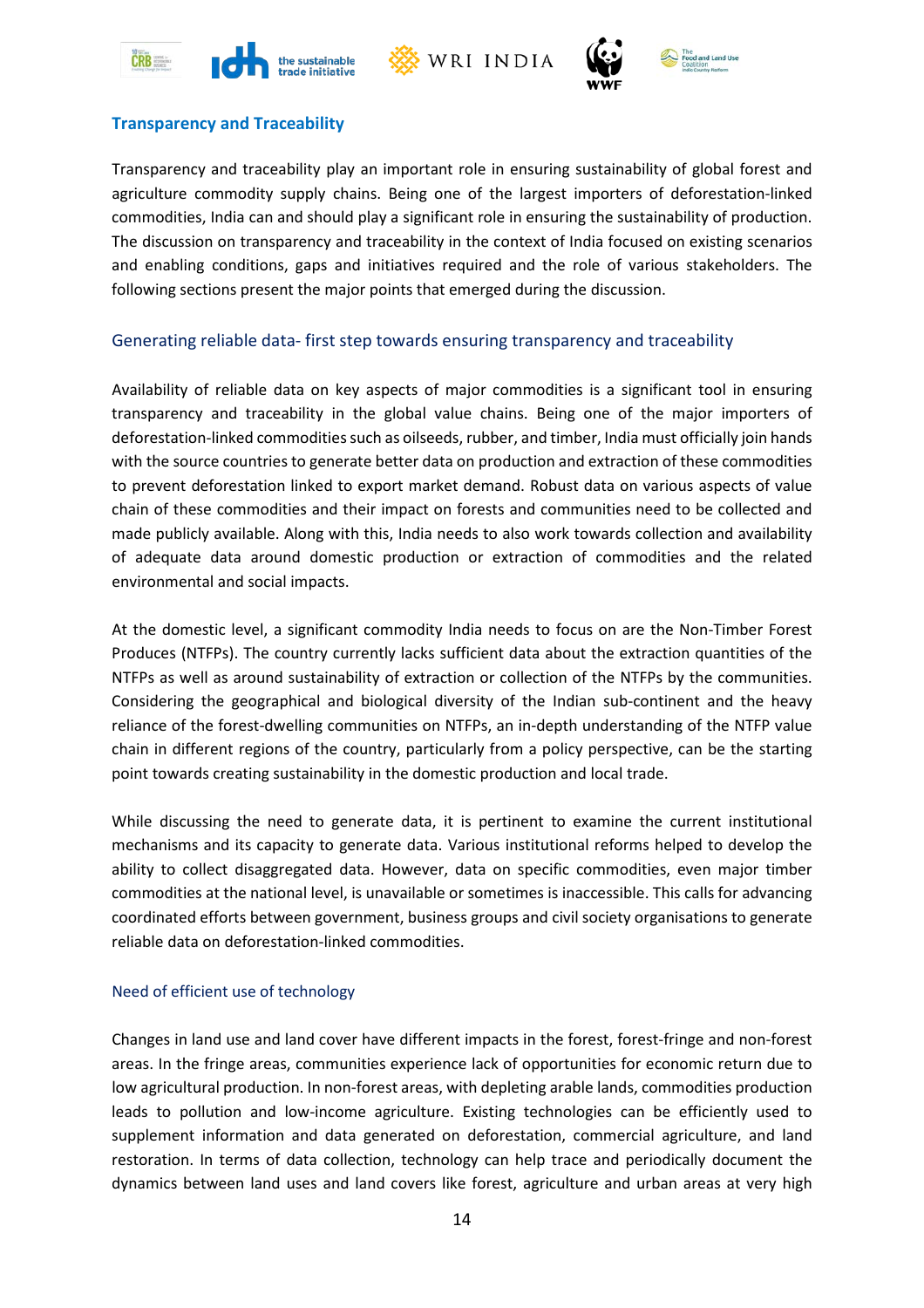







resolutions. However, when a commodity is processed and marketed, the transparency of the process, methodology and outputs are also important for ensuring traceability at the national and subnational levels. The reports generated should be made available on open-source platforms so that various national and international agencies can monitor the changes in the land use patterns. Available highresolution open-source data sets and artificial intelligence and machine learning techniques help convert these reports into reliable information on commodity value chains.

#### Understanding the drivers for building transparency and traceability

Ensuring transparency and traceability in international and domestic supply chains calls for a detailed understanding of various drivers of sustainability impacts. Along with this, identifying the most influential stakeholders driving sustainability in supply chainsis also important. Understanding the key stakeholders in terms of consumer, brand, financial institutions, government, and international organisations that can serve as drivers to push the sustainability agenda further is important.

#### Drivers need to come from the bottom to change the narrative in transparency and traceability

Many drivers currently tend to be external factors like consumers preferences for commodities and sustainability performance of brands. In the Indian context, there exists a significant divide between urban and rural populations. Affluent consumers from urban areas who are conscious of sustainability issues may demand information about the products they consume; however, this is not a consideration for the large set of rural population present in different states across the country. Therefore, it could be best if the push for ensuring traceability comes from the governments. Several initiatives such as business responsibility reporting, disclosures around climate commitments of the country by the Climate Disclosure Project<sup>[7](#page-15-0)</sup> (CDP) or the supplier scorecard by Zoological Society of London (ZSL) encourage transparency or traceability in supply chains. However, to establish these as widely accepted practices for transparency, further depth needs to be built in the reporting framework than currently offered by these disclosure tools and scorecards.

## Role of private sector in establishing traceability and transparency in international trade

Bringing transparency and traceability in supply chains needs investment. Hence to drive sustainability, senior management of businesses often seek a business case along with studies of similar cases which benefitted from it. Developing a robust and successful business case entails active involvement of both the industries and the government, which includes strong regulatory support as the business case develops. However, many multinational companies have already made commitments towards sustainability and set standards. Voluntary sustainability initiatives from such companies that are leading the way can create a competitive environment to establish standards for driving traceability across the entire value chain and encourage other smaller companies to initiate their sustainability journey**.**

In India, industrial associations such as the Indian Pulp and Papers Manufacturers Association, Solvent Extractor's Association of India, and Confederation of Indian Industry have also played a critical role

<span id="page-15-0"></span><sup>7</sup> https://www.cdp.net/en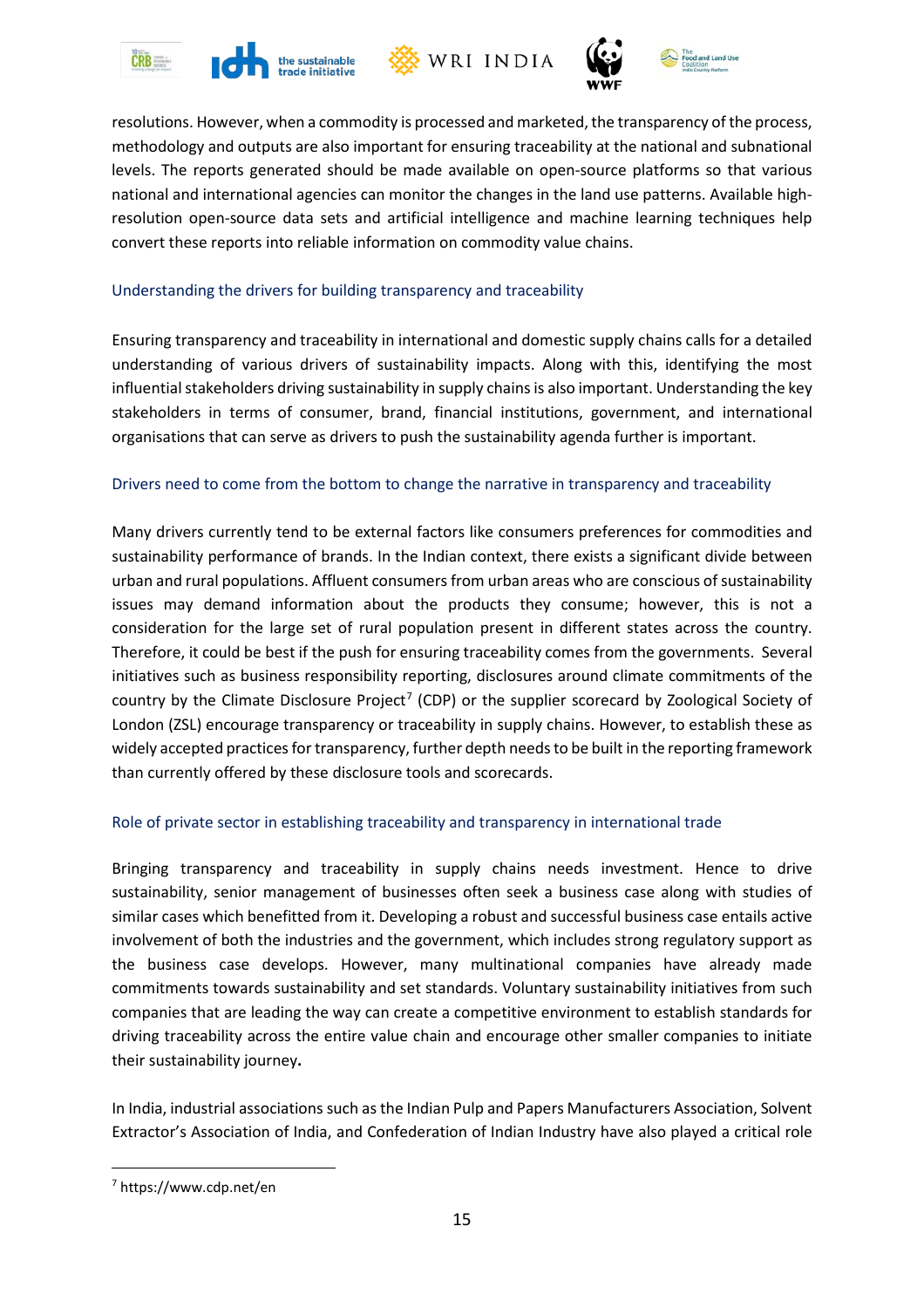







in driving sustainability. While large industry associations can play an important role at a national level, trade associations can play a major role at the regional or local level, given theirrich field-level insights.

# Role of governments and civil society organisations in establishing traceability and transparency in international trade

Various markets across the globe are at different levels of maturity, and thus their approach towards building sustainable supply chains also varies. There are differences in market response among affluent and middle-income countries too. Being the largest importer of deforestation-linked commodities such as palm and soybean oils, India must take leadership towards ensuring transparency and traceability and thus sustainability in the producer countries of South Asia where it sources from. There are models carried out by other countries that the Indian government and companies can follow building sustainability in the imports of deforestation-linked commodities and build consensus among stakeholders for uptake. This also requires the drafting of new legislation as well as position and policy papers. Consensus building is a time-consuming process that needs collaboration among business groups with the government. These could help the government in drafting policy documents and undertake consultations. Civil society organisations have also played a major role in pushing brands and retailers on the path of sustainability and providing inputs to governments on the subject. Involvement of civil society in the consultations with the governments as well as business groups is also crucial in building accountability in ensuring transparency and traceability across supply chains.

## Highlight the role of public and private players

Government policies and regulations should come in early and go hand in hand with other efforts, including voluntary sustainability standards.

#### <span id="page-16-0"></span>Concluding points

- a) India needs to have more dialogues and join hands with the source countries to generate better data on production and harvesting of these commodities to prevent deforestation and establish traceability and transparency in supply chains.
- b) India should undertake active measures to generate sustainability-related data on exported commodities by establishing standards associated with the certification process.
- c) India should also build an in-depth understanding of the NTFP commodity value chain, particularly from a policy perspective, which can be the starting point in building sustainability in domestic production and local trade.
- d) India needs to trace and periodically document the dynamics between land-uses and landcovers such as forest, agriculture and urban areas at high-resolution satellite imageries using cutting edge technology.
- e) Voluntary initiatives from the companies that are leading the way can create a competitive environment in establishing standards, ensuring traceability in the sector.
- f) India needs concerted efforts among public and private sector actors for advancing traceability and achieving sustainability in value chains.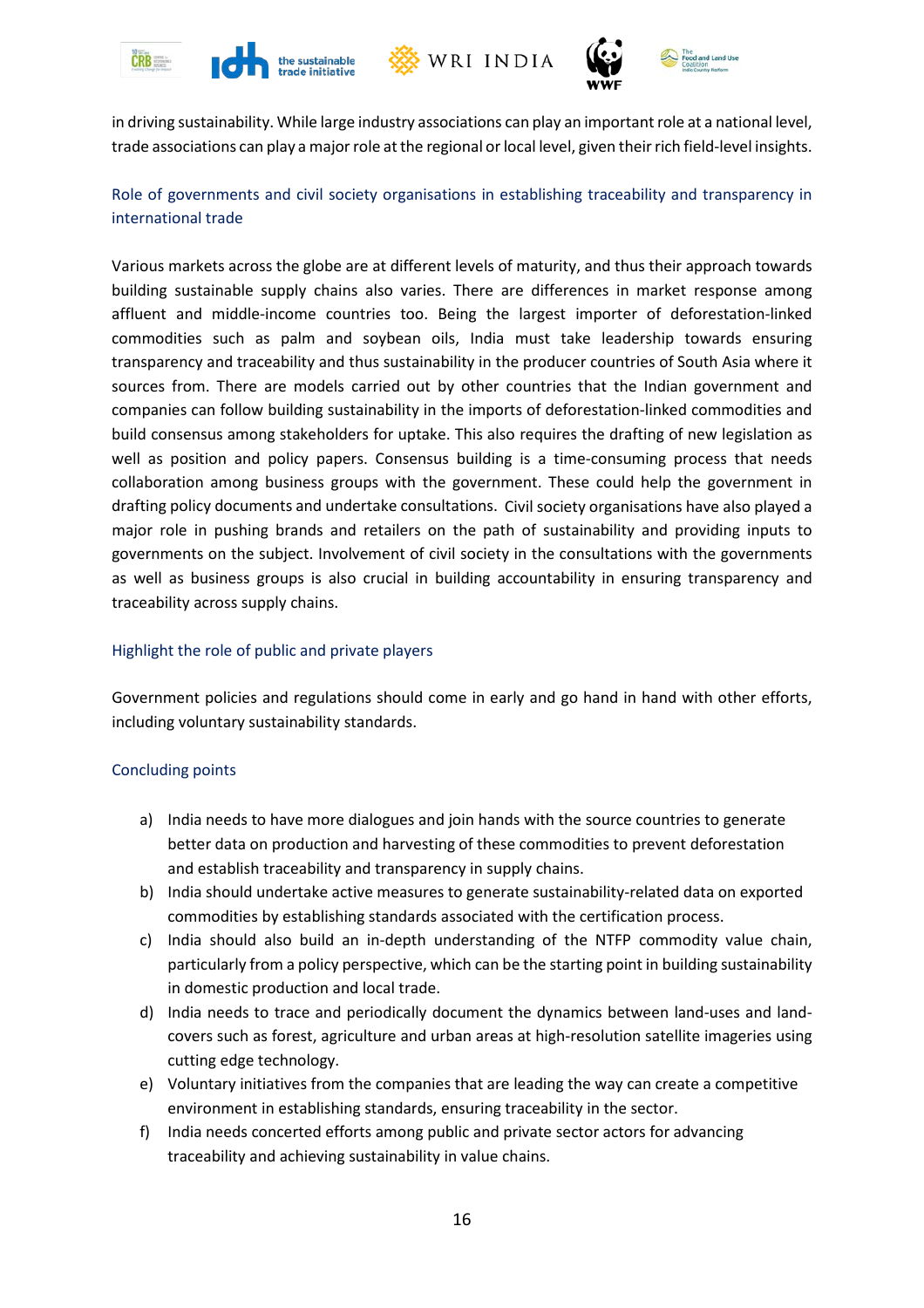







g) Government policies and regulations should come in early and go hand in hand with other efforts, including voluntary sustainability standards.

#### **Conclusions and way forward**

India has been part of international trade from time immemorial, more as a producer of different commodities. Over time, due to many factors, it has become a powerful producer and consumer nation in the international commodity supply chains. It is also clear that India is an importer of commodities like oilseeds, timber and rubber, the production or harvest of which is known to be associated with deforestation in the source countries. India is also involved in exporting waterintensive agriculture crops and products like rice, cotton and sugar. However, beyond the resourceintensive production of commodities, the stringent forest protection measures adopted by the country's subnational governments have ensured minimal deforestation due to exports. Still, as a nation, which is strongly positioned in the international trade, being a rapidly growing economy, high volume importer and exporter of commodities and given the backdrop of its legacy of taking leadership in global environmental sustainability agenda, the consultation resulted in suggesting the following ways forward.

The country needs to act as a steward in promoting sustainable trade across the globe. This needs careful mainstreaming of the supply chain sustainability agenda in international forums and trade negotiations. India needs to map its trade relationships and volume of commodity movements through international supply chains by initiating separate dialogues with producer countries. One of the key measures in ensuring the sustainability of the trade is building traceability of the source in the commodities traded through international supply chains. A careful analysis of the data scenarios and harvest needs to be carried out to identify the information gaps to ensure the sustainability of production. The country should also promote integrating sustainability standards and certification processes in its supplier countries, especially for deforestation-linked commodities. Along with this, India should also carefully attempt to protect the livelihoods of the smallholder farmers in the producer nations from which it imports commodities.

India needs to develop measures for periodical monitoring of land use dynamics – especially forest and agriculture using cutting edge technology and high-resolution satellite imageries. The country also should take initiatives to ensure the integration of sustainability standards in production and trade of deforestation-linked commodities and advance the development of simple and low-cost certification processes to ensure the standards. This will set models for the other nations and help improve livelihoods of small farmers in the country (thereby reducing forest dependency) and ensure the quality of production of commodities traded in the domestic market. The country also needs to invest in revealing the connection between the agriculture policies associated with Minimum Support Price and other input subsidies with the sustainability of production and take adequate steps to bring policy changes to ensure livelihood development for farmers. India should also review the domestic production policies to ensure a) the balance between expanding the agriculture to ensure production sustainability of commodities which are in high volume import, sustainable land uses for forestry, agroforestry, and opportunities to meet the international forestry commitments like NDC and Bonn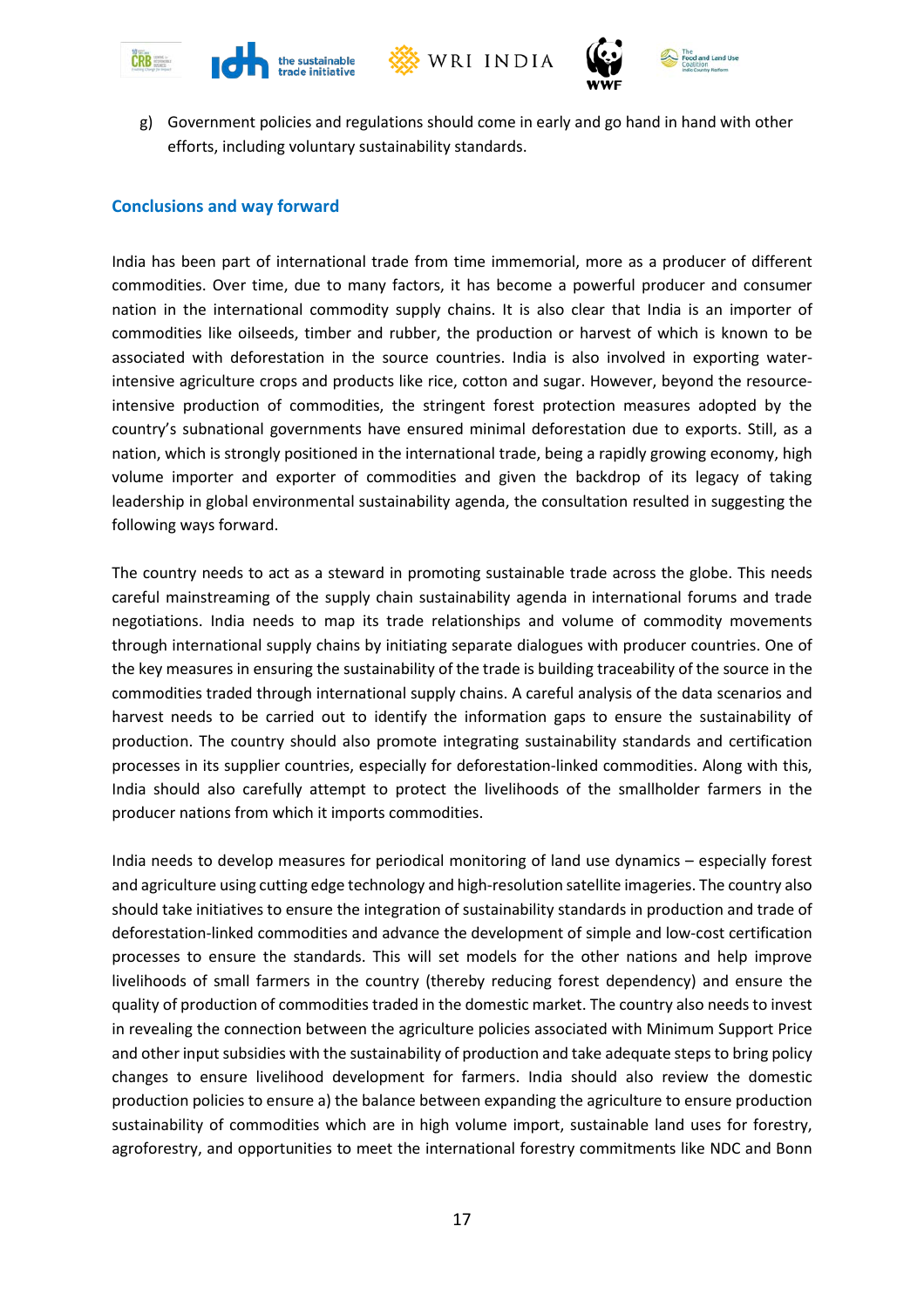







Challenge. The government and civil society need to promote voluntary initiatives from private sector entities to create a competitive environment for establishing traceability in the sector.

Being a country with a large population dependent on agriculture, India should certainly ensure maximum sustainability of production. The country also needs to prioritise its domestic production policies by carefully balancing the imports and domestic production in terms of sustainability, feasibility and ensuring the livelihoods of small farmers in India and the producer countries. It also needs to identify the best livelihood options for the farmers in the country while selecting the commodities to be prioritised for achieving sustainability in domestic production.